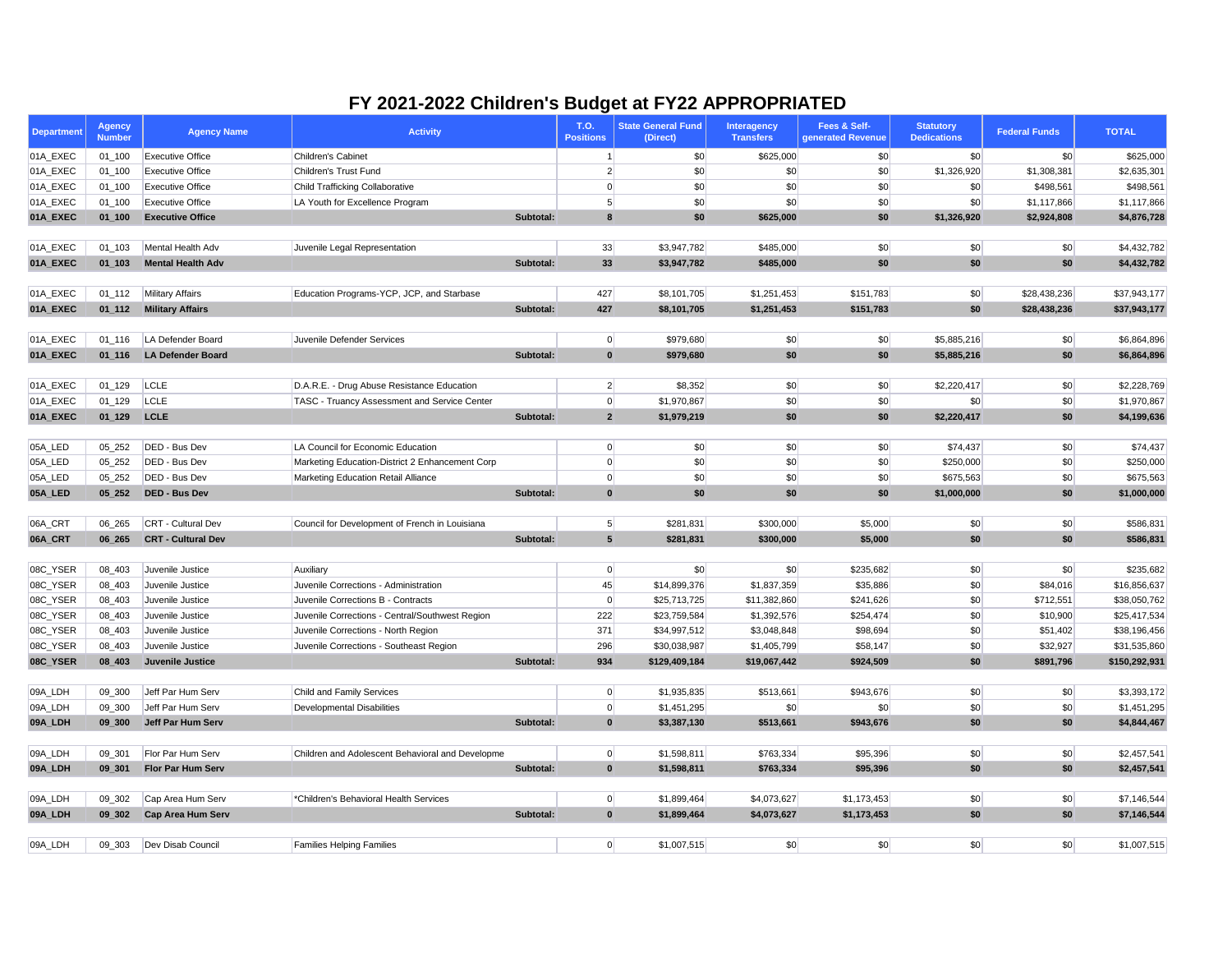| <b>Department</b> | <b>Agency</b><br><b>Number</b> | <b>Agency Name</b>        | <b>Activity</b>                                  | T.O.<br><b>Positions</b> | <b>State General Fund</b><br>(Direct) | <b>Interagency</b><br><b>Transfers</b> | Fees & Self-<br>generated Revenue | <b>Statutory</b><br><b>Dedications</b> | <b>Federal Funds</b> | <b>TOTAL</b>    |
|-------------------|--------------------------------|---------------------------|--------------------------------------------------|--------------------------|---------------------------------------|----------------------------------------|-----------------------------------|----------------------------------------|----------------------|-----------------|
| 09A_LDH           | 09_303                         | Dev Disab Council         | Louisiana Citizens for Action Now (LaCAN)        |                          | \$0<br> 0                             | \$0                                    | \$0                               | \$0                                    | \$215,000            | \$215,000       |
| 09A_LDH           | 09 303                         | <b>Dev Disab Council</b>  | Subtotal:                                        |                          | \$1,007,515<br>$\bf{0}$               | \$0                                    | \$0                               | \$0                                    | \$215,000            | \$1,222,515     |
|                   |                                |                           |                                                  |                          |                                       |                                        |                                   |                                        |                      |                 |
| 09A_LDH           | 09_304                         | Metro Hum Serv            | Children and Adolescent Services                 |                          | 0 <br>\$2,133,831                     | \$1,366,414                            | \$165,000                         | \$0                                    | \$0                  | \$3,665,245     |
| 09A_LDH           | 09 304                         | <b>Metro Hum Serv</b>     | Subtotal:                                        |                          | $\mathbf{0}$<br>\$2,133,831           | \$1,366,414                            | \$165,000                         | \$0                                    | \$0                  | \$3,665,245     |
|                   |                                |                           |                                                  |                          |                                       |                                        |                                   |                                        |                      |                 |
| 09A_LDH           | 09 305                         | Med Vendor Admin          | Medical Services for Medicaid Eligible Children  | 1016                     | \$22,848,934                          | $ 10\rangle$                           | \$92,285                          | \$19,874                               | \$83,497,811         | \$106,458,904   |
| 09A_LDH           | 09_305                         | <b>Med Vendor Admin</b>   | Subtotal:                                        | 1016                     | \$22,848,934                          | \$0                                    | \$92,285                          | \$19,874                               | \$83,497,811         | \$106,458,904   |
|                   |                                |                           |                                                  |                          |                                       |                                        |                                   |                                        |                      |                 |
| 09A_LDH           | 09 306                         | Med Vendor Pymnts         | Medical Services for Medicaid Eligible Children  |                          | 0 <br>\$515,239,536                   | \$39,645,376                           | \$169,658,849                     | \$253,893,820                          | \$2,573,376,150      | \$3,551,813,731 |
| 09A_LDH           | 09_306                         | <b>Med Vendor Pymnts</b>  | Subtotal:                                        |                          | $\mathbf{0}$<br>\$515,239,536         | \$39,645,376                           | \$169,658,849                     | \$253,893,820                          | \$2,573,376,150      | \$3,551,813,731 |
|                   |                                |                           |                                                  |                          |                                       |                                        |                                   |                                        |                      |                 |
| 09A_LDH           | 09 309                         | <b>SCLHSA</b>             | Children and Adolescent Behavioral and Developme |                          | 0 <br>\$3,497,617                     | \$865,661                              | \$448,412                         | \$0                                    | \$0                  | \$4,811,690     |
| 09A_LDH           | 09_309                         | <b>SCLHSA</b>             | Subtotal:                                        |                          | $\mathbf{0}$<br>\$3,497,617           | \$865,661                              | \$448,412                         | \$0                                    | \$0                  | \$4,811,690     |
|                   |                                |                           |                                                  |                          |                                       |                                        |                                   |                                        |                      |                 |
| 09A_LDH           | 09_310                         | NEDHSA                    | Children and Adolescent Behavioral and Developme |                          | 0 <br>\$1,691,899                     | \$640,256                              | \$0                               | \$0                                    | \$0                  | \$2,332,155     |
| 09A_LDH           | 09_310                         | <b>NEDHSA</b>             | Subtotal:                                        |                          | $\mathbf{0}$<br>\$1,691,899           | \$640,256                              | \$0                               | \$0                                    | \$0                  | \$2,332,155     |
|                   |                                |                           |                                                  |                          |                                       |                                        |                                   |                                        |                      |                 |
| 09A_LDH           | 09_325                         | Acadiana Area HSD         | Children and Adolescent Behavioral and Developme |                          | 0 <br>\$2,627,355                     | \$1,145,934                            | \$143,930                         | \$0                                    | \$0                  | \$3,917,219     |
| 09A_LDH           | 09 325                         | <b>Acadiana Area HSD</b>  | Subtotal:                                        |                          | $\mathbf{0}$<br>\$2,627,355           | \$1,145,934                            | \$143,930                         | \$0                                    | \$0                  | \$3,917,219     |
|                   |                                |                           |                                                  |                          |                                       |                                        |                                   |                                        |                      |                 |
| 09A_LDH           | 09_326                         | Public Health             | <b>ACA-MIECHV- Mental Health</b>                 | 24                       | \$0                                   | \$0                                    | \$0                               | \$0                                    | \$10,714,610         | \$10,714,610    |
| 09A_LDH           | 09_326                         | Public Health             | <b>Child Death Review</b>                        |                          | \$0<br> 0                             | \$0                                    | \$0                               | \$0                                    | \$50,000             | \$50,000        |
| 09A_LDH           | 09_326                         | Public Health             | <b>Children's Special Health Services</b>        | 29                       | \$693,719                             | \$10,500                               | \$150,000                         | \$0                                    | \$5,987,379          | \$6,841,598     |
| 09A_LDH           | 09_326                         | Public Health             | <b>Emergency Medical Services</b>                |                          | \$0<br>0                              | \$0                                    | \$0                               | \$0                                    | \$130,000            | \$130,000       |
| 09A_LDH           | 09_326                         | Public Health             | Genetics                                         | 30                       | \$3,939,570                           | \$365,680                              | \$3,600,000                       | \$0                                    | \$780,000            | \$8,685,250     |
| 09A_LDH           | 09_326                         | Public Health             | HIV/Perinatal & AIDS Drug Assistance             |                          | \$0                                   | \$0                                    | \$0                               | \$0                                    | \$2,489,053          | \$2,489,053     |
| 09A_LDH           | 09_326                         | <b>Public Health</b>      | Immunization                                     | 45                       | \$2,383,940                           | \$359,117                              | \$411,236                         | 50                                     | \$3,933,098          | \$7,087,391     |
| 09A_LDH           | 09_326                         | Public Health             | <b>Lead Poisoning Prevention</b>                 |                          | $\overline{2}$<br>\$0                 | \$0                                    | \$0                               | \$0                                    | \$312,500            | \$312,500       |
| 09A_LDH           | 09_326                         | Public Health             | Maternal and Child Health                        | 11                       | \$0                                   | \$0 <sub>1</sub>                       | \$0                               | \$0                                    | \$4,457,507          | \$4,457,507     |
| 09A_LDH           | 09_326                         | Public Health             | Nurse Family Partnership                         | 27                       | \$2,600,000                           | \$2,877,075                            | \$0                               | \$0                                    | \$4,339,889          | \$9,816,964     |
| 09A_LDH           | 09_326                         | Public Health             | <b>Nutrition Services</b>                        | 135                      | \$19,185                              | \$0                                    | \$56,815                          | \$0                                    | \$79,466,616         | \$79,542,616    |
| 09A_LDH           | 09_326                         | Public Health             | <b>School Based Health Services</b>              |                          | 3<br>\$0                              | \$0                                    | \$0                               | \$6,321,260                            | \$316,437            | \$6,637,697     |
| 09A_LDH           | 09 326                         | Public Health             | <b>Smoking Cessation</b>                         |                          | \$0                                   | \$147,550                              | \$30,235                          | \$325,000                              | \$1,390,753          | \$1,893,538     |
| 09A_LDH           | 09_326                         | <b>Public Health</b>      | Subtotal:                                        | 311                      | \$9,636,414                           | \$3,759,922                            | \$4,248,286                       | \$6,646,260                            | \$114,367,842        | \$138,658,724   |
|                   |                                |                           |                                                  |                          |                                       |                                        |                                   |                                        |                      |                 |
| 09A_LDH           | 09_330                         | Office of Behavior        | Administration of Children's Services            | 11                       | \$465,055                             | \$300,006                              | \$0                               | \$0                                    | \$8,265,275          | \$9,030,336     |
| 09A_LDH           | 09_330                         | <b>Office of Behavior</b> | Subtotal:                                        | 11                       | \$465,055                             | \$300,006                              | \$0                               | \$0                                    | \$8,265,275          | \$9,030,336     |
|                   |                                |                           |                                                  |                          |                                       |                                        |                                   |                                        |                      |                 |
| 09A_LDH           | 09 340                         | Citizens w/Dev Dis        | <b>Children's Waiver Services</b>                |                          | 0 <br>\$116,631                       | \$116,629                              | \$0                               | \$0                                    | \$0                  | \$233,260       |
| 09A_LDH           | 09_340                         | Citizens w/Dev Dis        | <b>CLSSC-Children's Services</b>                 | 197                      | \$0                                   | \$20,287,302                           | \$40,000                          | \$0                                    | \$0                  | \$20,327,302    |
| 09A_LDH           | 09_340                         | Citizens w/Dev Dis        | <b>Early Steps</b>                               | 13                       | \$15,808,934                          | \$0                                    | \$510,000                         | \$0                                    | \$0                  | \$16,318,934    |
| 09A_LDH           | 09 340                         | Citizens w/Dev Dis        | PSSC-Residential & Community-Based Services      | 94                       | \$0                                   | \$9,312,509                            | \$0                               | \$0                                    | \$0                  | \$9,312,509     |
| 09A_LDH           | 09 340                         | <b>Citizens w/Dev Dis</b> | Subtotal:                                        | 304                      | \$15,925,565                          | \$29,716,440                           | \$550,000                         | \$0                                    | \$0                  | \$46,192,005    |
|                   |                                |                           |                                                  |                          |                                       |                                        |                                   |                                        |                      |                 |
| 09A_LDH           | 09_375                         | <b>ICHSA</b>              | Children and Adolescent Behavioral and Developme |                          | 0 <br>\$1,611,004                     | $ 10\rangle$                           | $ 10\rangle$                      | \$0                                    | \$0                  | \$1,611,004     |
|                   |                                |                           |                                                  |                          |                                       |                                        |                                   |                                        |                      |                 |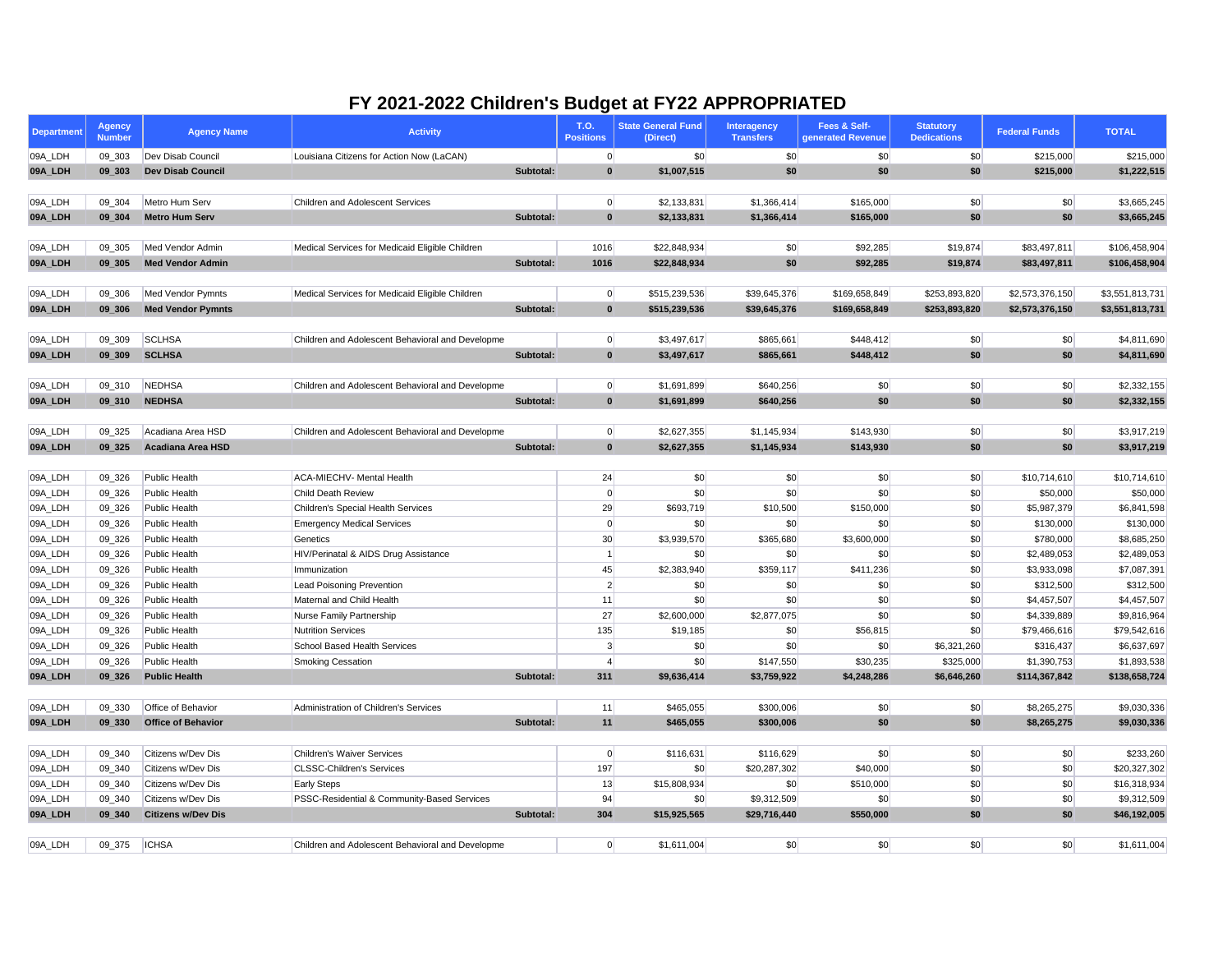| <b>Department</b>  | <b>Agency</b><br><b>Number</b> | <b>Agency Name</b>            | <b>Activity</b>                                   |           | T.O.<br><b>Positions</b> | <b>State General Fund</b><br>(Direct) | Interagency<br><b>Transfers</b> | Fees & Self-<br>generated Revenue | <b>Statutory</b><br><b>Dedications</b> | <b>Federal Funds</b> | <b>TOTAL</b>               |
|--------------------|--------------------------------|-------------------------------|---------------------------------------------------|-----------|--------------------------|---------------------------------------|---------------------------------|-----------------------------------|----------------------------------------|----------------------|----------------------------|
| 09A_LDH            | 09_375                         | <b>ICHSA</b>                  |                                                   | Subtotal: | $\mathbf{0}$             | \$1,611,004                           | \$0                             | \$0                               | \$0                                    | \$0                  | \$1,611,004                |
|                    |                                |                               |                                                   |           |                          |                                       |                                 |                                   |                                        |                      |                            |
| 09A_LDH            | 09 376                         | <b>CLHSD</b>                  | Children and Adolescent Behavioral and Developme  |           | 0                        | \$1,792,465                           | \$494,763                       | \$0                               | \$0                                    | \$0                  | \$2,287,228                |
| 09A_LDH            | 09_376                         | <b>CLHSD</b>                  |                                                   | Subtotal: | $\mathbf{0}$             | \$1,792,465                           | \$494,763                       | \$0                               | \$0                                    | \$0                  | \$2,287,228                |
|                    | 09 377                         | <b>NWLHSD</b>                 | Children and Adolescent Behavioral and Developme  |           |                          |                                       |                                 |                                   |                                        |                      |                            |
| 09A_LDH<br>09A_LDH | 09_377                         | <b>NWLHSD</b>                 |                                                   | Subtotal: | 0 <br>$\mathbf{0}$       | \$319,092<br>\$319,092                | \$784,692<br>\$784,692          | \$39,220<br>\$39,220              | \$0<br>\$0                             | \$0<br>\$0           | \$1,143,004<br>\$1,143,004 |
|                    |                                |                               |                                                   |           |                          |                                       |                                 |                                   |                                        |                      |                            |
| 10A_DCFS           | 10_360                         | Off Child & Family            | <b>Child Welfare Services</b>                     |           | 559                      | \$38,640,339                          | \$0                             | \$2,601,768                       | \$0                                    | \$99,764,618         | \$141,006,725              |
| 10A_DCFS           | 10_360                         | Off Child & Family            | <b>Disability Determinations</b>                  |           | 48                       | \$0                                   | \$0                             | \$0                               | \$0                                    | \$9,827,661          | \$9,827,661                |
| 10A_DCFS           | 10_360                         | Off Child & Family            | <b>Family Violence</b>                            |           |                          | \$0                                   | \$0                             | \$0                               | \$0                                    | \$1,713,760          | \$1,713,760                |
| 10A_DCFS           | 10_360                         | Off Child & Family            | Supplemental Nutritional Assistance Program       |           | 355                      | \$30,456,414                          | \$0                             | \$0                               | \$0                                    | \$50,444,424         | \$80,900,838               |
| 10A_DCFS           | 10_360                         | Off Child & Family            | <b>Support Enforcement</b>                        |           | 541                      | \$23,639,122                          | \$0                             | \$0                               | \$0                                    | \$71,880,635         | \$95,519,757               |
| 10A_DCFS           | 10_360                         | Off Child & Family            | <b>TANF</b>                                       |           | 56                       | \$0                                   | $ 10\rangle$                    | \$0                               | \$0                                    | \$111,136,916        | \$111,136,916              |
| 10A_DCFS           | 10_360                         | <b>Off Child &amp; Family</b> |                                                   | Subtotal: | 1560                     | \$92,735,875                          | \$0                             | \$2,601,768                       | \$0                                    | \$344,768,014        | \$440,105,657              |
|                    |                                |                               |                                                   |           |                          |                                       |                                 |                                   |                                        |                      |                            |
| 11A_DNR            | 11_431                         | NATR - Secretary              | Outreach and Public Information for Children      |           | 0                        | \$0                                   | \$0                             | \$0                               | \$0                                    | \$28,540             | \$28,540                   |
| 11A_DNR            | 11_431                         | <b>NATR - Secretary</b>       |                                                   | Subtotal: | $\mathbf{0}$             | \$0                                   | \$0                             | \$0                               | \$0                                    | \$28,540             | \$28,540                   |
| 11A_DNR            | 11_432                         | NATR - Conservatio            | Outreach &Information for Children                |           | 0                        | \$0                                   | \$0                             | \$0                               | \$25,914                               | \$0                  | \$25,914                   |
| 11A_DNR            | 11_432                         | <b>NATR - Conservatio</b>     |                                                   | Subtotal: | $\mathbf{0}$             | \$0                                   | \$0                             | \$0                               | \$25,914                               | \$0                  | \$25,914                   |
|                    |                                |                               |                                                   |           |                          |                                       |                                 |                                   |                                        |                      |                            |
| 11A_DNR            | 11_435                         | NATR - Coastal Res            | Outreach and Public Information for Children      |           | 0                        | \$0                                   | \$0                             | \$0                               | \$0                                    | \$5,000              | \$5,000                    |
| 11A_DNR            | $11_435$                       | <b>NATR - Coastal Res</b>     |                                                   | Subtotal: | $\mathbf{0}$             | \$0                                   | \$0                             | \$0                               | \$0                                    | \$5,000              | \$5,000                    |
|                    |                                |                               |                                                   |           |                          |                                       |                                 |                                   |                                        |                      |                            |
| 14A_LWC            | 14_474                         | WorkforceSupp/Trai            | FY 18 Services to Youth                           |           | 0                        | \$0                                   | \$0                             | $ 10\rangle$                      | \$0                                    | \$12,454,271         | \$12,454,271               |
| 14A_LWC            | 14 474                         | WorkforceSupp/Trai            |                                                   | Subtotal: | $\mathbf{0}$             | \$0                                   | \$0                             | \$0                               | \$0                                    | \$12,454,271         | \$12,454,271               |
| 19A_HIED           | 19A_600                        | LSU System                    | 4-H Youth Development                             |           | 0                        | \$11,581,398                          | \$0                             | \$214,300                         | \$0                                    | \$2,505,817          | \$14,301,515               |
| 19A_HIED           | 19A 600                        | LSU System                    | Healthcare, Education, Training & Patient Service |           | 0                        | \$1,338,881                           | \$0                             | \$5,167,260                       | \$110,633                              | \$0                  | \$6,616,774                |
| 19A_HIED           | 19A_600                        | <b>LSU System</b>             |                                                   | Subtotal: | $\mathbf{0}$             | \$12,920,279                          | \$0                             | \$5,381,560                       | \$110,633                              | \$2,505,817          | \$20,918,289               |
|                    |                                |                               |                                                   |           |                          |                                       |                                 |                                   |                                        |                      |                            |
| 19A_HIED           |                                | 19A_615 Southern U System     | Child Development Resource Laboratory             |           | 0                        | \$366,230                             | \$0                             | $ 10\rangle$                      | \$0                                    | \$0                  | \$366,230                  |
| 19A_HIED           |                                | 19A_615 Southern U System     |                                                   | Subtotal: | $\mathbf{0}$             | \$366,230                             | \$0                             | \$0                               | \$0                                    | \$0                  | \$366,230                  |
|                    |                                |                               |                                                   |           |                          |                                       |                                 |                                   |                                        |                      |                            |
| 19A_HIED           | 19A_671                        | Board of Regents              | START College Saving Plan                         |           | 0                        | \$3,962,716                           | \$0                             | $\boldsymbol{\$0}$                | \$0                                    | \$0                  | \$3,962,716                |
| 19A_HIED           | 19A_671                        | <b>Board of Regents</b>       |                                                   | Subtotal: | $\mathbf{0}$             | \$3,962,716                           | \$0                             | \$0                               | \$0                                    | \$0                  | \$3,962,716                |
| 19B_OTED           | 19B_656                        | Special Ed Center             | <b>Children's Services</b>                        |           | 90                       | \$12,331,640                          | \$393,406                       | \$34,245                          | \$0                                    | \$0                  | \$12,759,291               |
| 19B_OTED           | 19B_656                        | Special Ed Center             | Instruction                                       |           | 206                      | \$11,244,378                          | \$5,694,281                     | \$3,000                           | \$76,728                               | \$0                  | \$17,018,387               |
| 19B_OTED           | 19B_656                        | Special Ed Center             | Residential                                       |           | 70                       | \$4,750,456                           | \$497,482                       | \$0                               | \$76,211                               | \$0                  | \$5,324,149                |
| 19B_OTED           | 19B_656                        | Special Ed Center             | <b>Student Center</b>                             |           | $\overline{0}$           | \$0                                   | \$0                             | \$2,500                           | \$0                                    | \$0                  | \$2,500                    |
| 19B_OTED           | 19B_656                        | <b>Special Ed Center</b>      |                                                   | Subtotal: | 366                      | \$28,326,474                          | \$6,585,169                     | \$39,745                          | \$152,939                              | \$0                  | \$35,104,327               |
|                    |                                |                               |                                                   |           |                          |                                       |                                 |                                   |                                        |                      |                            |
| 19B_OTED           | 19B_657                        | Sch for Math, Sci,            | Instruction                                       |           | 91                       | \$6,008,971                           | \$3,060,621                     | \$450,459                         | \$80,539                               | \$0                  | \$9,600,590                |
| 19B_OTED           | 19B_657                        | Sch for Math, Sci,            | Louisiana Virtual School                          |           | 0                        | \$0                                   | \$0                             | \$200,000                         | \$0                                    | \$0                  | \$200,000                  |